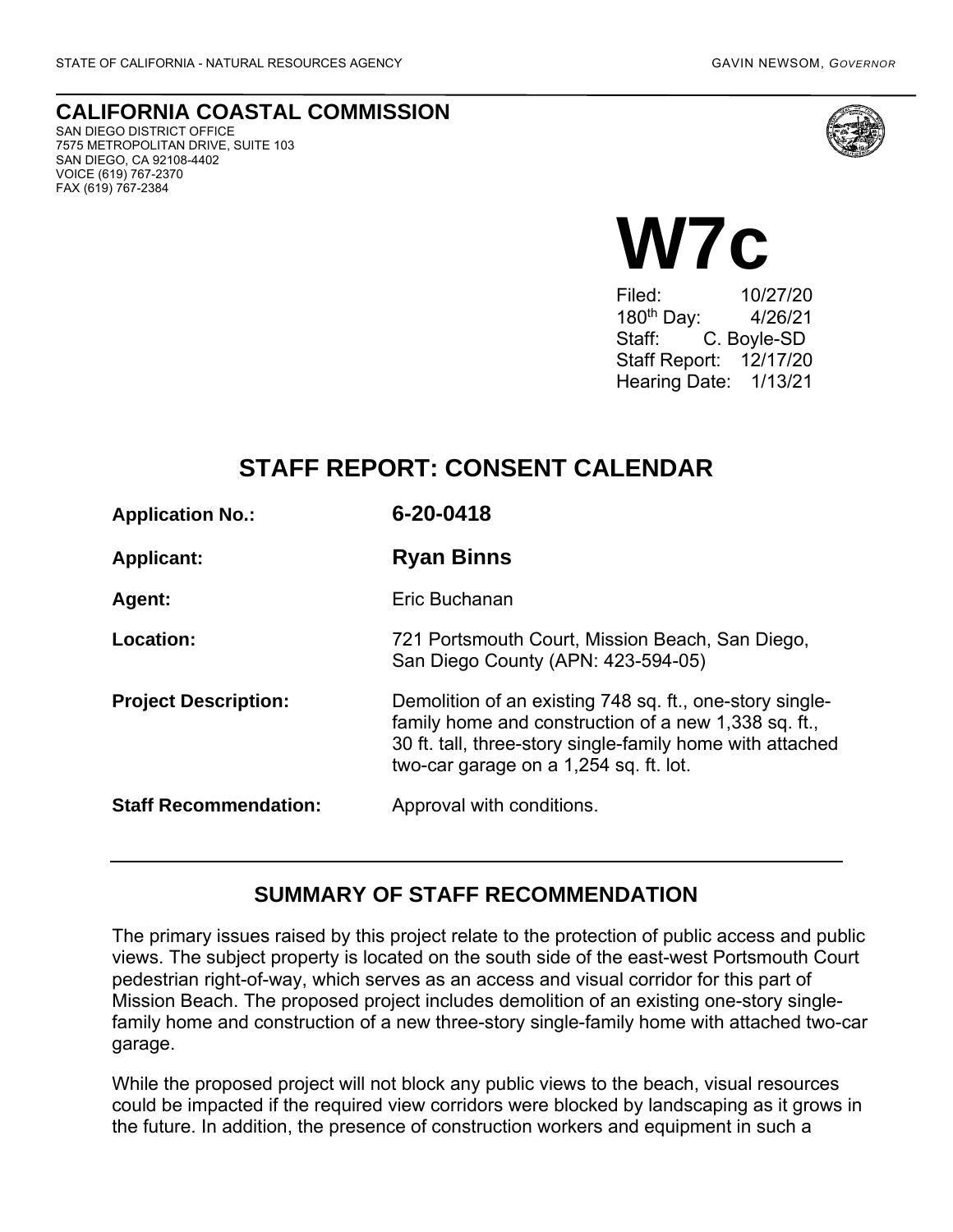densely populated, popular beach area could impact public rights-of-way to and along the beach, especially during the summer months when beach use is at its peak.

The project site is located between Mission Boulevard and the beach. As a near-shore development, the proposed project could be subject to coastal hazards such as flooding as sea level rise increases. Although there is an existing seawall located seaward of the development that protects the public boardwalk a block to the west of the subject site, the subject project should not be designed to rely on the seawall.

To address these potential adverse impacts the Commission staff is recommending several special conditions. **Special Conditions No. 1 and 2** require submittal of final site construction and landscaping plans that remove any private encroachments within the public right-of-way and limit landscaping in the public view corridors to a height of three feet. **Special Condition No. 3** prohibits development activity during the busy summer months between Memorial Day Weekend and Labor Day in order to remove the potential of development activity impeding coastal access. **Special Condition No. 4** requires the property owner to submit a written agreement that acknowledges and accepts the construction timing limitations. **Special Condition No. 5** requires the applicant to acknowledge the development is proposed in a site subject to coastal hazards and assume the risks of development. **Special Condition No. 6** requires the applicant to waive any right to construct a future shoreline protective device. **Special Condition No. 7** requires the applicant to record a deed restriction against the property that imposes the conditions of the permit for the purpose of providing notice to future property owners. Therefore, as conditioned, the project will be consistent with the Chapter 3 policies of the Coastal Act, and no impacts to coastal resources are anticipated.

Commission staff recommends that the Commission **APPROVE** coastal development permit application 6-20-0418, as conditioned. The motion is on page 4.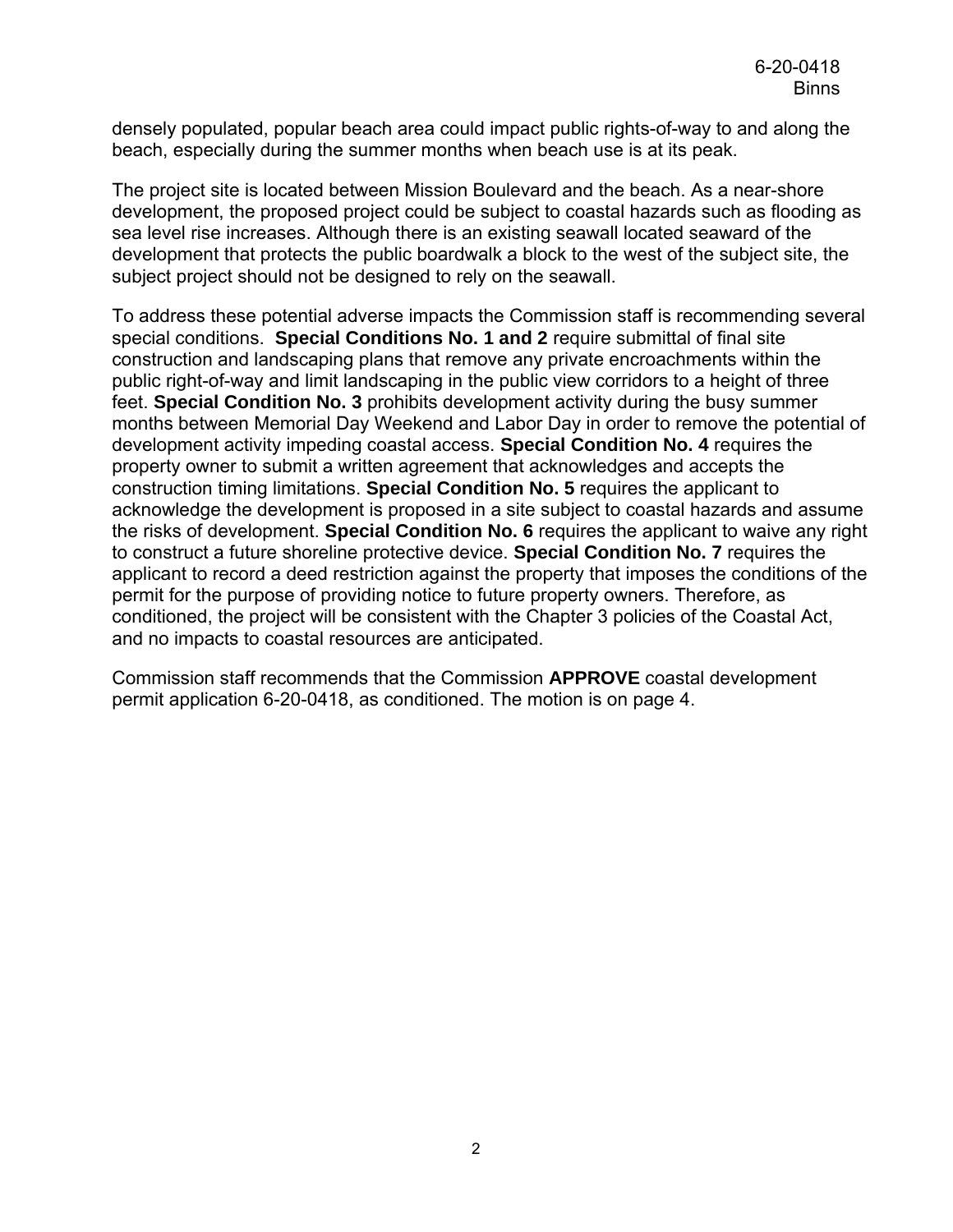# **TABLE OF CONTENTS**

## **EXHIBITS**

Exhibit 1 – [Vicinity Map](https://documents.coastal.ca.gov/reports/2021/1/w7c/w7c-1-2021-exhibits.pdf) Exhibit 2 – [Location Maps](https://documents.coastal.ca.gov/reports/2021/1/w7c/w7c-1-2021-exhibits.pdf) [Exhibit 3 –](https://documents.coastal.ca.gov/reports/2021/1/w7c/w7c-1-2021-exhibits.pdf) Site Plan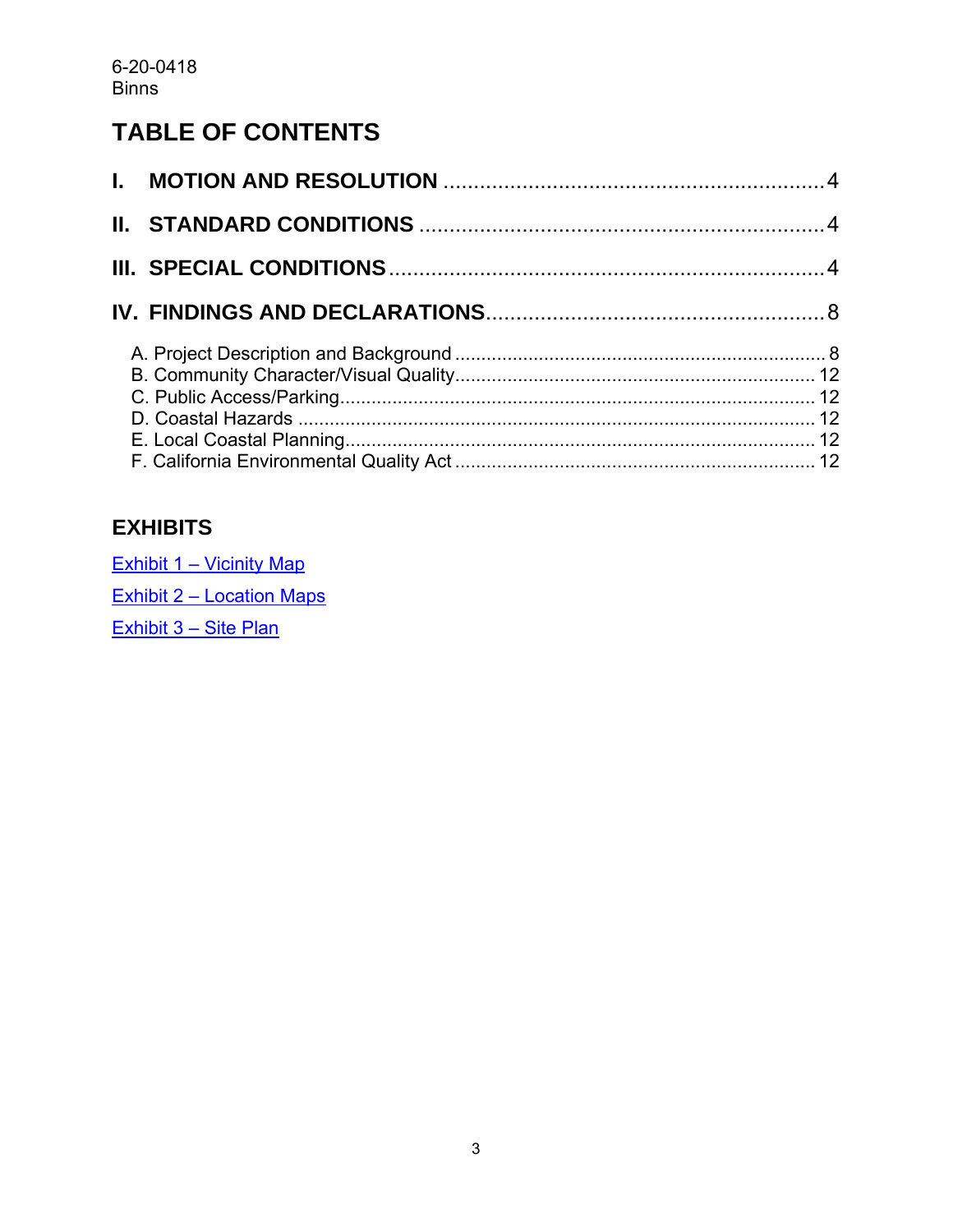# <span id="page-3-0"></span>**I. MOTION AND RESOLUTION**

#### **Motion:**

I move that the Commission **approve** the coastal development permit applications included on the consent calendar in accordance with the staff recommendations.

Staff recommends a **YES** vote. Passage of this motion will result in approval of all the permits included on the consent calendar. The motion passes only by affirmative vote of a majority of Commissioners present.

# <span id="page-3-1"></span>**II. STANDARD CONDITIONS**

- **1. Notice of Receipt and Acknowledgment**. The permit is not valid and development shall not commence until a copy of the permit, signed by the applicant or authorized agent, acknowledging receipt of the permit and acceptance of the terms and conditions, is returned to the Commission office.
- **2. Expiration**. If development has not commenced, the permit will expire two years from the date on which the Commission voted on the application. Development shall be pursued in a diligent manner and completed in a reasonable period of time. Application for extension of the permit must be made prior to the expiration date.
- **3. Interpretation**. Any questions of intent of interpretation of any condition will be resolved by the Executive Director or the Commission.
- **4. Assignment**. The permit may be assigned to any qualified person, provided assignee files with the Commission an affidavit accepting all terms and conditions of the permit.
- **5. Terms and Conditions Run with the Land**. These terms and conditions shall be perpetual, and it is the intention of the Commission and the applicant to bind all future owners and possessors of the subject property to the terms and conditions.

# <span id="page-3-2"></span>**III. SPECIAL CONDITIONS**

#### **1. Final Plans.**

- a. **PRIOR TO THE ISSUANCE OF THE COASTAL DEVELOPMENT PERMIT,** the applicant shall submit for the review and written approval of the Executive Director, revised final plans approved by the City of San Diego that are in substantial conformance with the plans prepared by Oasis Architecture & Design, Inc. dated 10/27/20.
- b. The permittee shall undertake development in conformance with the approved final plans unless the Commission amends this permit or the Executive Director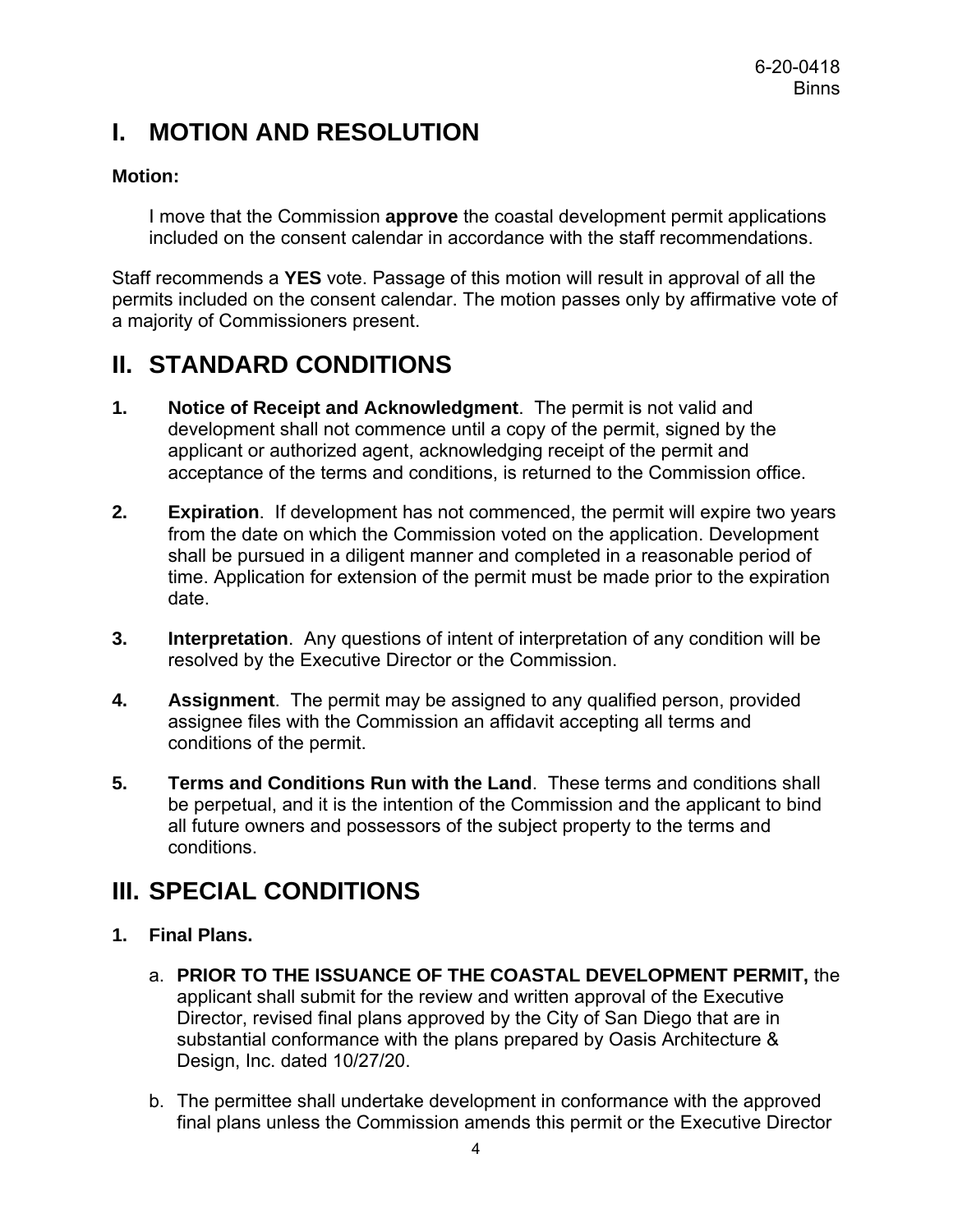> determines that no amendment is legally required for any proposed minor deviations.

#### **2. Final Landscape/Yard Area Plans.**

- a. **PRIOR TO THE ISSUANCE OF THE COASTAL DEVELOPMENT PERMIT**, the applicant shall submit to the Executive Director for review and written approval final landscape plans. Said plans shall be in substantial conformance with the landscape plans prepared by Oasis Architecture & Design, Inc. dated 10/27/20 and shall include the following:
	- i. A view corridor, ten feet wide, shall be preserved in the north yard area adjacent to Portsmouth Court. All proposed landscaping in the north yard area shall be maintained at a height of three feet or lower (including raised planters) to preserve the views along Portsmouth Court towards the ocean.
	- ii. No landscaping or hardscape shall be retained or erected within the Portsmouth Court right-of-way. Trees may not overhang into the public right-of-way.
	- iii. All landscaping shall be drought tolerant, native or non-invasive plant species. All landscape materials within the identified view corridors shall be species with a growth potential not to exceed three feet at maturity. No plant species listed as problematic and/or invasive by the California Native Plant Society, the California Exotic Pest Plant Council, or identified from time to time by the State of California shall be employed or allowed to naturalize or persist on the site. No plant species listed as "noxious weed" by the State of California or the U.S. Federal Government shall be utilized within the property. If using potable water for irrigation, the project shall use water-conserving emitters (e.g. microspray) and drip irrigation. Use of weather-based irrigation controllers and reclaimed water for irrigation is encouraged.
	- iv. Any fencing and walls, including glass walls, trellis walls, and retaining walls, in the northern yard setback area along Portsmouth Court shall not exceed a height of three feet above the existing grade or proposed grade, whichever is lower.
	- v. A written commitment by the applicant that five years from the date of the issuance of the coastal development permit for the residential structure, the applicant will submit for the review and written approval of the Executive Director a landscaping monitoring report, prepared by a licensed Landscape Architect or qualified resource specialist, that certifies whether the on-site landscaping is in conformance with the landscape plan approved pursuant to this special condition. The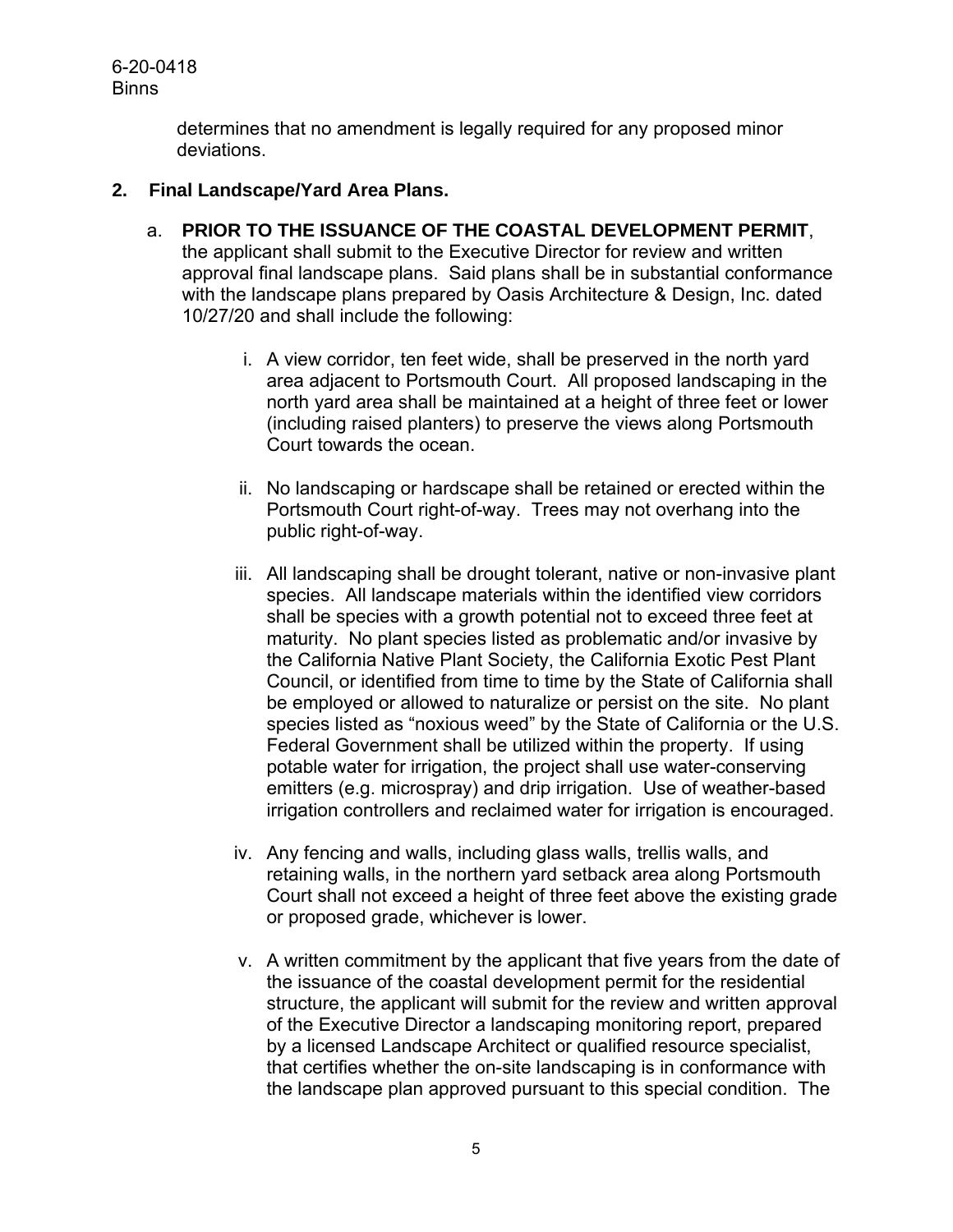monitoring report shall include photographic documentation of plant species and plant coverage.

If the landscape monitoring report indicates the landscaping is not in conformance with or has failed to meet the performance standards specified in the landscaping plan approved pursuant to this permit, the Permittee, or successor in interest, shall submit a revised or supplemental landscape plan for the review and written approval of the Executive Director. The revised landscaping plan must be prepared by a licensed Landscape Architect or qualified resource specialist and shall specify measures to remediate those portions of the approved landscaping plan that have failed or are not in conformance with the original approved plan.

- b. The permittee shall undertake development in conformance with the approved final plans unless the Commission amends this permit or the Executive Director determines that no amendment is legally required for any proposed minor deviations.
- **3. Timing of Development.** No construction shall take place for the project from Memorial Day Weekend to Labor Day of any year. Access corridors and staging areas shall be located in a manner that has the least impact on public access via the maintenance of existing public parking areas and traffic flow on coastal access routes (e.g., no street closures or use of public parking as staging areas).
- **4. Written Agreement. PRIOR TO ISSUANCE OF THE COASTAL DEVELOPMENT PERMIT**, the property owner shall submit a written agreement, in a form and content acceptable to the Executive Director, that acknowledges and accepts the timing of development approved pursuant to Special Condition No. 3, and provide a weekly construction schedule to confirm that no construction will occur from Memorial Day Weekend to Labor Day.
- **5. Assumption of Risk, Waiver of Liability and Indemnity.** By acceptance of this permit, the applicant acknowledges and agrees (i) that the site may be subject to hazards from flooding, sea level rise, erosion and wave uprush; (ii) to assume the risks to the applicant and the property that is the subject of this permit of injury and damage from such hazards in connection with this permitted development; (iii) to unconditionally waive any claim of damage or liability against the Commission, its officers, agents, and employees for injury or damage from such hazards; and (iv) to indemnify and hold harmless the Commission, its officers, agents, and employees with respect to the Commission's approval of the project against any and all liability, claims, demands, damages, costs (including costs and fees incurred in defense of such claims), expenses, and amounts paid in settlement arising from any injury or damage due to such hazards.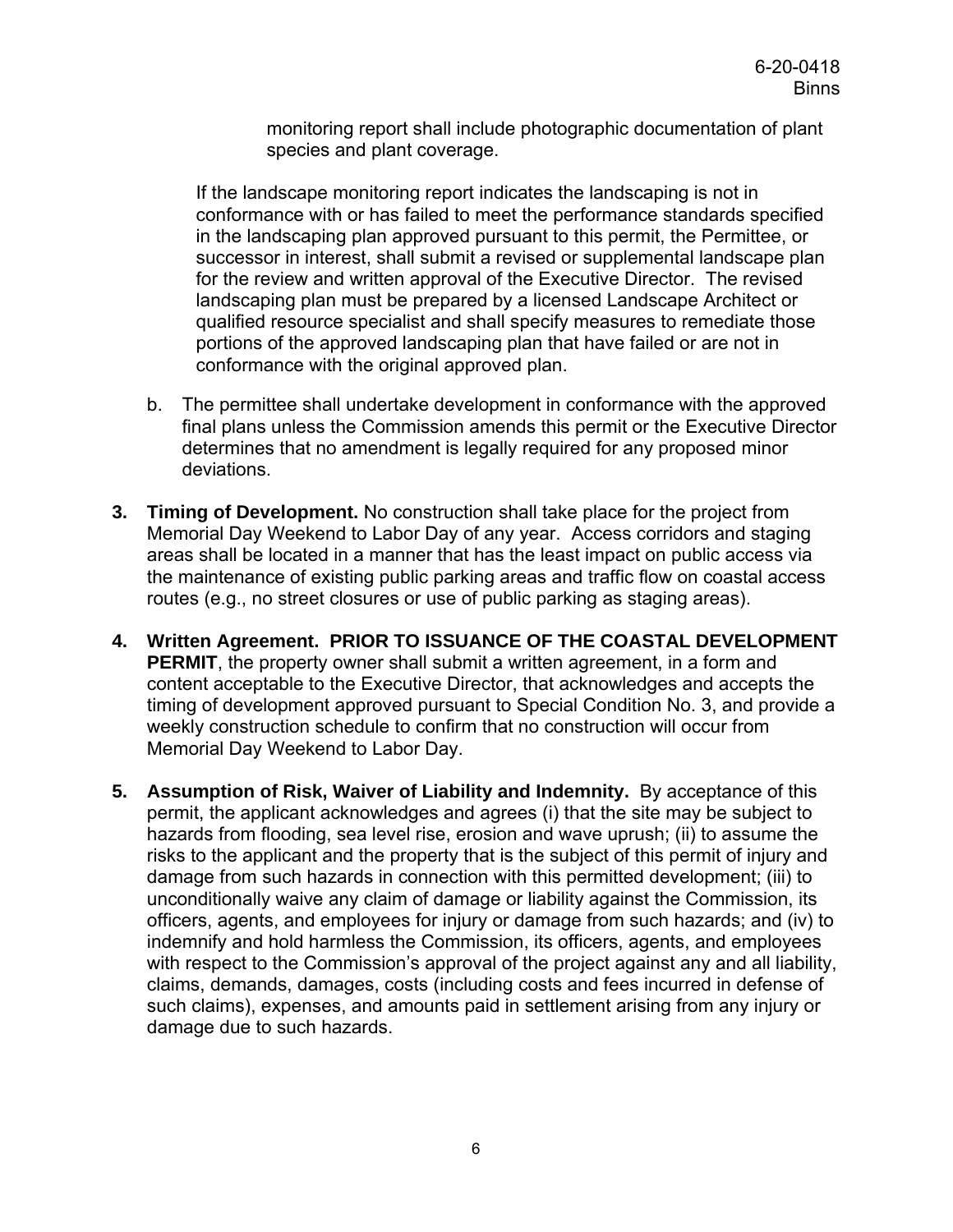#### **6. No Future Bluff or Shoreline Protective Device.**

- a. By acceptance of this Permit, the applicants agree, on behalf of themselves and all successors and assigns, that no bluff or shoreline protective device(s) shall ever be constructed to protect the development approved pursuant to Coastal Development Permit No. 6-20-0418 including, but not limited to, the residence and foundation in the event that the development is threatened with damage or destruction from waves, erosion, storm conditions, bluff retreat, landslides, or other natural hazards in the future. By acceptance of this Permit, the applicants hereby waive, on behalf of themselves and all successors and assigns, any rights to construct such devices that may exist under Public Resources Code Section 30235.
- b. By acceptance of this Permit, the applicants further agree, on behalf of themselves and all successors and assigns, that they are required to remove all or a portion of the development authorized by this permit and restore the site, if:
	- i. The City or any government agency with jurisdiction has issued a final order, not overturned through any appeal or writ proceedings, determining that the structures are currently and permanently unsafe for occupancy or use due to damage or destruction from waves, flooding, erosion, bluff retreat, landslides, or other hazards related to coastal processes, and that there are no feasible measures that could make the structures suitable for habitation or use without the use of bluff or shoreline protective devices;
	- ii. Essential services to the site (e.g. utilities, roads) can no longer feasibly be maintained due to the coastal hazards listed above;
	- iii. Removal is required pursuant to LCP policies for sea level rise adaptation planning; or
	- iv. The development requires new or augmented shoreline protective devices that conflict with applicable LCP or Coastal Act policies.

Approval of CDP No. 6-20-0418 does not allow encroachment onto public trust lands. Any future encroachment onto public trust lands shall be removed unless authorized by the Coastal Commission. Additionally, encroachment onto public trust lands is subject to approval by the State Lands Commission or other designated trustee agency.

#### **7. Deed Restriction. PRIOR TO THE ISSUANCE OF THE COASTAL**

**DEVELOPMENT PERMIT**, the applicant shall submit to the Executive Director for review and written approval documentation demonstrating that the applicant has executed and recorded against the parcel(s) governed by this permit a deed restriction, in a form and content acceptable to the Executive Director: (1) indicating that, pursuant to this permit, the California Coastal Commission has authorized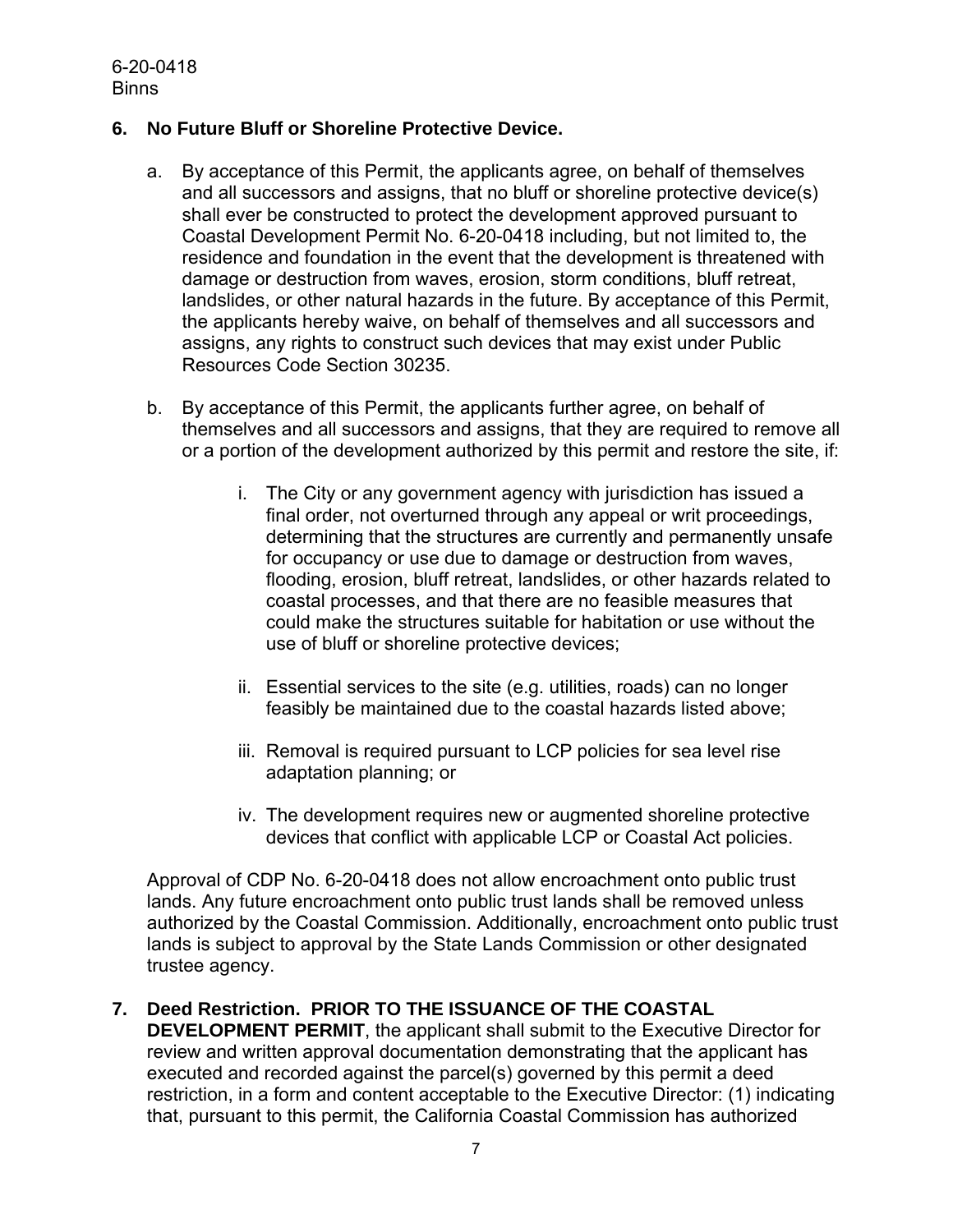development on the subject property subject to the terms and conditions that restrict the use and enjoyment of that property, and (2) imposing the special conditions of this permit as covenants, conditions, and restrictions on the use and enjoyment of the property. The deed restriction shall include a legal description of the entire parcel or parcels governed by this permit. The deed restriction shall also indicate that, in the event of an extinguishment or termination of the deed restriction for any reason, the terms and conditions of this permit shall continue to restrict the use and enjoyment of the subject property so long as either this permit or the development it authorizes, or any part, modification, or amendment thereof, remains in existence or with respect to the subject property.

# <span id="page-7-0"></span>**IV. FINDINGS AND DECLARATIONS**

## <span id="page-7-1"></span>**A. Project Description and Background**

The proposed project is the demolition of a 748 sq. ft. one-story single-family residence and construction of a new 1,338 sq. ft., 30 ft. tall, three-story single-family residence with a 379 sq.ft. attached garage on a 1,254 sq.ft. lot at 721 Portsmouth Court in the Mission Beach community of the City of San Diego [\(Exhibit 1\)](https://documents.coastal.ca.gov/reports/2021/1/w7c/w7c-1-2021-exhibits.pdf). Two off-street parking spaces will be provided in the garage. The site is located within the original permitting jurisdiction of the Coastal Commission where Chapter 3 of the Coastal Act is the standard of review.

The project site is located on the south side of Portsmouth Court, an east-west public pedestrian right-of-way within an existing residential area zoned Neighborhood Commercial-North (NC-N) [\(Exhibit 2\)](https://documents.coastal.ca.gov/reports/2021/1/w7c/w7c-1-2021-exhibits.pdf). The purpose of the Neighborhood Commercial zone is to provide adequate commercial services for residents. While the NC-N zone allows for both commercial and mixed uses, the primary use is residential with the exception that residential uses shall not be permitted within the first story of any building on any lot abutting Mission Boulevard. This site does not abut Mission Boulevard and thus, the proposed residential use is consistent with the certified LCP. The proposed development is similar in height, bulk, and scale to the surrounding residential development. The proposed project is also consistent with the development standards contained in the City's certified Local Coastal Program (LCP).

In the Mission Beach neighborhood, the public rights-of-way of the various courts and places, which are generally east-west running streets, as well as the yard setbacks of the adjacent properties comprise the community's public view corridors. Because the project is located between the first public road and the sea, there is the potential for the project to impact views to the shoreline from Mission Boulevard.

The Commission typically reviews projects to ensure that any new development does not encroach into the yard setback areas, which could impede public views, or into public rights-of-way, which could impede public access. Such encroachments could include structures and/or landscaping. As proposed, no structures will be located within property setbacks (**Exhibit 3**). To ensure that public views and public access towards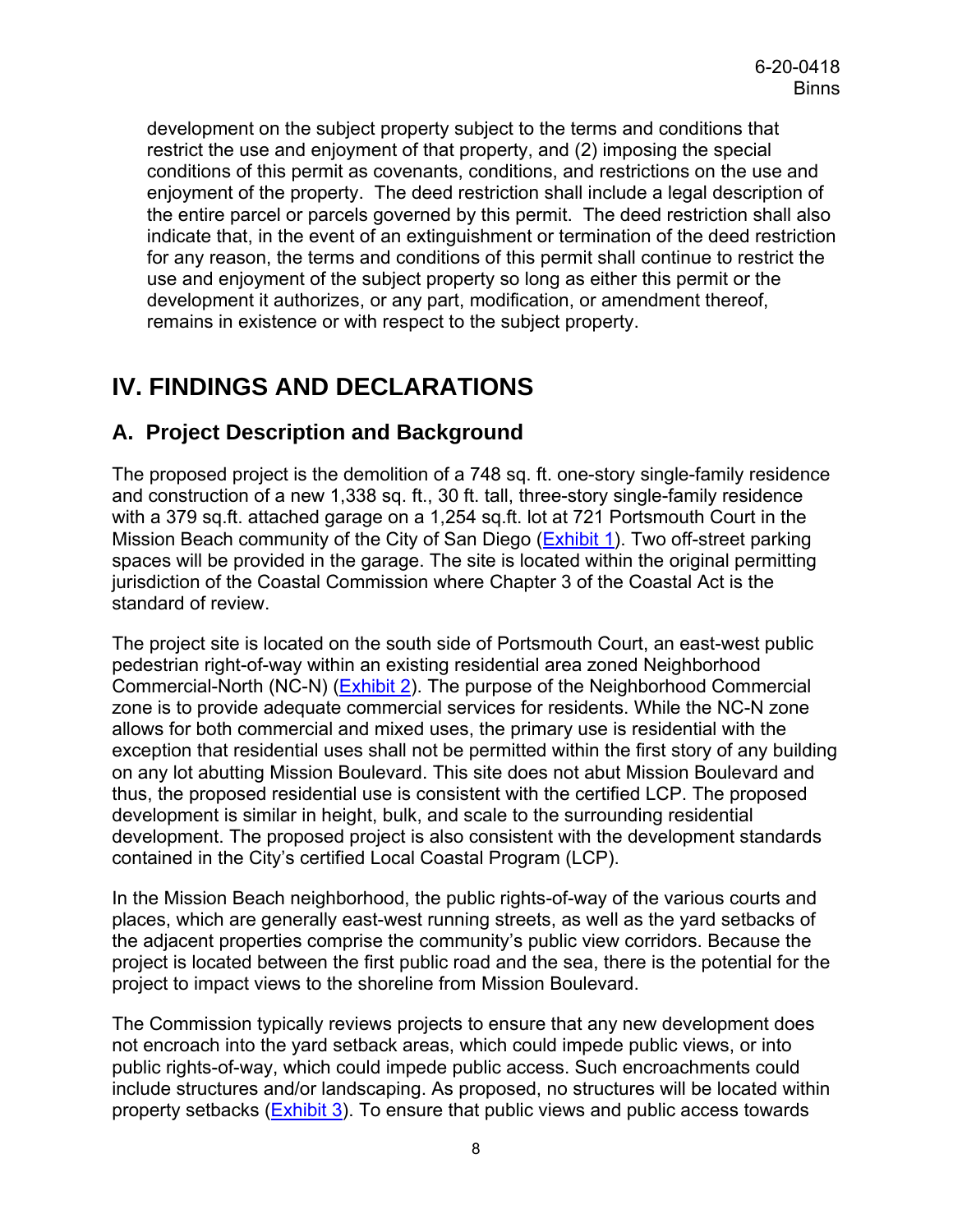the ocean are protected, **Special Condition No. 1** requires the applicant to submit final plans confirming that no structures will be located in the view corridors. In addition, **Special Condition No. 2** requires the applicant to submit a final landscaping plan requiring all landscaping and hardscape in the northern yard area to consist of low-lying materials not exceeding three feet in height.

Because many of the lots in Mission Beach, including the subject site, are constrained and have limited access and space to accommodate construction activities and staging, demolition and construction activity could impede public access by occupying public parking spaces or blocking public right-of-ways with materials or debris. Therefore, **Special Condition No. 3** prohibits any development during peak summer months when public access could be impacted and **Special Condition No. 4** requires the property owner to submit a written agreement indicating that he acknowledges and accepts the construction timing limitations and will submit a weekly construction schedule to confirm that work will not occur during summer. **Special Condition No. 7** requires recordation of the permit conditions against the property to ensure future property owners are aware of the above mentioned protections and conditions.

Since the existing structure was built in 1927, it is subject to the City of San Diego's review for historical significance. Section 143.0212 of the City's Land Development Code provides that the City shall determine the need for a site-specific survey for the purposes of obtaining a construction permit or development permit for development for any parcel containing a structure that is 45 or more years old. In this particular case, the structure is approximately 95 years old, but the City's Development Services did not find the structure to be eligible for historical designation and there is no evidence that the structure has historic value.

Sea level rise is expected to exacerbate existing coastal hazards by raising mean water levels and extending flood zones inland. As noted in the Commission's 2018 Sea Level Rise Guidance Update and other studies, increased sea level is expected to cause increased inundation of beaches, reduced accretion, or increased erosion of beaches. The Mission Beach community is low-lying area on a narrow peninsula situated between the Pacific Ocean to the west and Mission Bay to the east, which currently experiences periodic flooding that will likely increase with sea level rise. Because there is a wide sandy beach (approximately 200 feet wide) and a public boardwalk (approximately 20 feet wide) protected by a seawall between the subject property and the Pacific Ocean, wave run up and overtopping are not expected to significantly impact this inland site over the life of the proposed improvements; however, as a near-shore property, the proposed development may be threatened by sea-level rise at some point in the future. Historically, the most common societal response to coastal hazards has been to construct shoreline protective devices in order to slow the erosion of beaches and bluffs, retain unstable slopes, and prevent flooding.

The Coastal Act discourages shoreline protection devices because they generally cause adverse impacts to coastal resources and can constrain the ability of the shoreline to respond to dynamic coastal processes. Shoreline protection devices are physical structures that take up space and displace or modify prior uses of coastal land (e.g., beach recreation, habitat, etc.); this effect is often referred to as encroachment.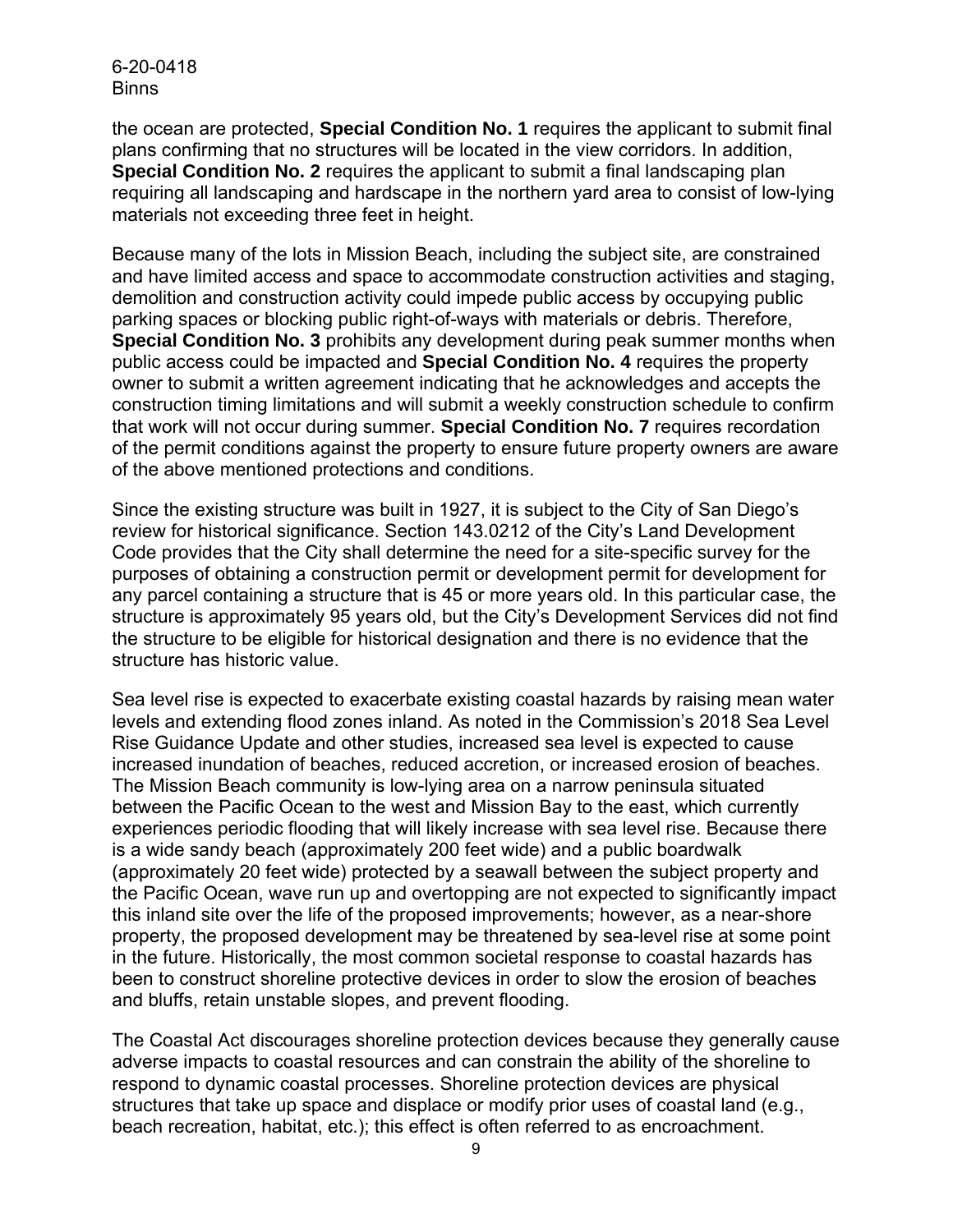Seawalls and, in particular, revetments, may have large horizontal footprints, displacing what would otherwise be sandy beach, and resulting in a long-term loss of beach area for public access, recreation and other uses. In addition to encroaching onto the beach, shoreline protection devices, by slowing or stopping natural processes of shoreline retreat, also prevent the future creation of new beach and eliminate a supply of new sand that would otherwise have resulted from bluff and shoreline erosion. By design, shoreline protection devices establish a fixed landward boundary of the back beach ("fixing the back beach"), and prevent the natural, on-going inland adjustment of the beach that occurs on an eroding coast; over time, this restriction of a beach's adaptive capacity can result in the narrowing or loss of the beach ("passive erosion"). Future sea level rise is expected to result in the drowning or "pinching out" of many California beaches (Vitousek et al. 2017), an effect that will only be exacerbated in locations with extensive shoreline protection. Along coastlines dominated by cliffs and bluffs, shoreline protection devices also reduce or eliminate the additional supply of sand provided to local beaches by natural bluff erosion. This "retention of beach material" or "sand supply impact" associated with shoreline protection devices contributes to local and regional (i.e., littoral cell) sand supply deficits, and hastens the effects of passive erosion.

By substituting hard materials (e.g., rock, concrete) in place of more erodible natural substrates (e.g., sand, soils, terrace deposits, sedimentary rocks), shoreline protection devices can also change wave reflection patterns, cause scour or winnowing of beach sediments along the shoreline, and increase erosion rates at unarmored locations upand down-coast of the structure ("end effects"). In certain locations, shoreline protection devices may also interrupt or interfere with longshore and cross-shore sediment transport, resulting in deposition of sand in one location at the expense of other locations further "down drift" along the coast. Broader effects of shoreline protection devices include changes to the recreational and beach use experience, impacts to beach and other coastal ecosystems, and impairment of the aesthetic and visual character of the coast.

Because shoreline protection devices, such as seawalls, revetments, and groins, can create adverse impacts on coastal processes, Coastal Act Section 30253 specifically prohibits development that could "…create [or] contribute significantly to erosion, geologic instability, or destruction of the site or surrounding area or in any way require the construction of protective devices that would substantially alter natural landforms along bluffs and cliffs." However, Section 30235 of the Coastal Act recognizes that existing development may be protected by shoreline protective devices subject to certain conditions. This limitation is particularly important when considering new development, such as in this case, because if it is known that a new development may need shoreline protection in the future, it would be unlikely that such development could be found to be consistent with Section 30253 of the Coastal Act, which requires new development to minimize risks to life and property. Therefore, the Commission's action on this project must consider the effects of wave uprush, flooding, and storm events (with sea-level rise considerations) on public access and recreation.

The proposed project is located approximately 130 ft. east of Ocean Front Walk, an approximately 2.3-mile public beach boardwalk constructed prior to the effective date of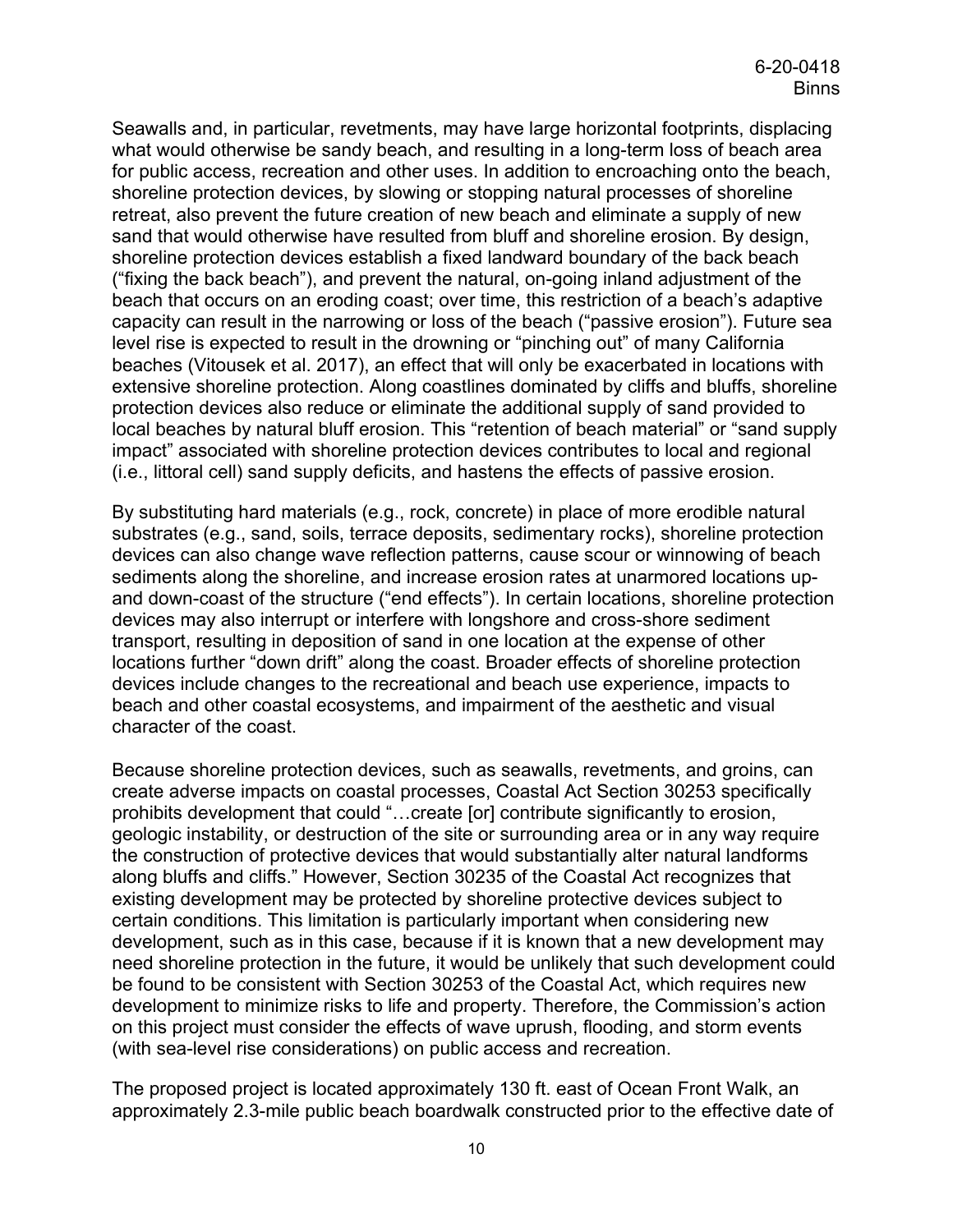the Coastal Act. The boardwalk consists of a 20-ft. wide sidewalk bordered on the seaward side by a concrete parapet above a sheetpile seawall that extends approximately 20 feet down into the sand. During the summer, sand typically covers most of the seaward side of the seawall; in the winter, more of the seawall is exposed, and during extreme storm events, waves have overtopped the parapet. The boardwalk effectively serves as a low seawall along the entire shoreline in Mission Beach, set back from the shoreline and fronted by the beach. If beach erosion were to continue unabated as a result of accelerated sea level rise, it would eventually lead to a situation where the water's edge would be at the base of the seawall that protects the boardwalk. Without the beach buffer, the waves – particularly storm waves – would eventually undercut the seawall and damage the boardwalk. While the seawall does reduce the risk to the structures inland of the boardwalk from flooding from overtopping waves, the seawall should not be relied upon to protect new private development, including the proposed project.

The Commission has authorized repair and maintenance to the boardwalk and associated seawall in the past (CDP Nos. 6-98-102, 6-00-130, 6-03-090-W, 6-05-0125- W, 6-13- 1359); however, those repairs were authorized to maintain and protect existing public improvements, including the boardwalk itself, as well as public amenities located landward of the boardwalk (i.e., Belmont Park, public parking, and a grassy park). While future repair and maintenance of the boardwalk and seawall could be considered and authorized by the Commission, any such repairs would likely be authorized only for the benefit of the existing public amenities, and would not be considered for the protection of private residential development landward of the boardwalk, including the proposed project.

The applicant must therefore acknowledge that the project, as new development, is not entitled to shoreline protection and it must waive any possible right to construct a shoreline protective device for the property in the future, as outlined in **Special Condition 6**. Further, the landowner must remove the development if (a) any government agency has ordered that the structures are not to be occupied due to coastal hazards, or if any public agency requires the structures to be removed; (b) essential services to the site can no longer feasibly be maintained (e.g., utilities, roads); (c) the development is no longer located on private property due to the migration of the public trust boundary; (d) removal is required pursuant to LCP policies for sea level rise adaptation planning; or (e) the development would require a shoreline protective device that is inconsistent with the coastal resource protection policies of the Coastal Act or certified LCP.

The applicant has acknowledged that periodic storm and flood events occur throughout the Mission Beach community and has designed the new development to be raised above the existing site grade with positive slope around the building. The first 2-3 ft. of the first floor walls will be constructed of concrete masonry unit to provide flood protection. Area drains will be included around the site to convey water to landscape areas. **Special Condition No. 5** requires the applicant to acknowledge the risk of building in a hazardous location and ensures that the risks of property damage or loss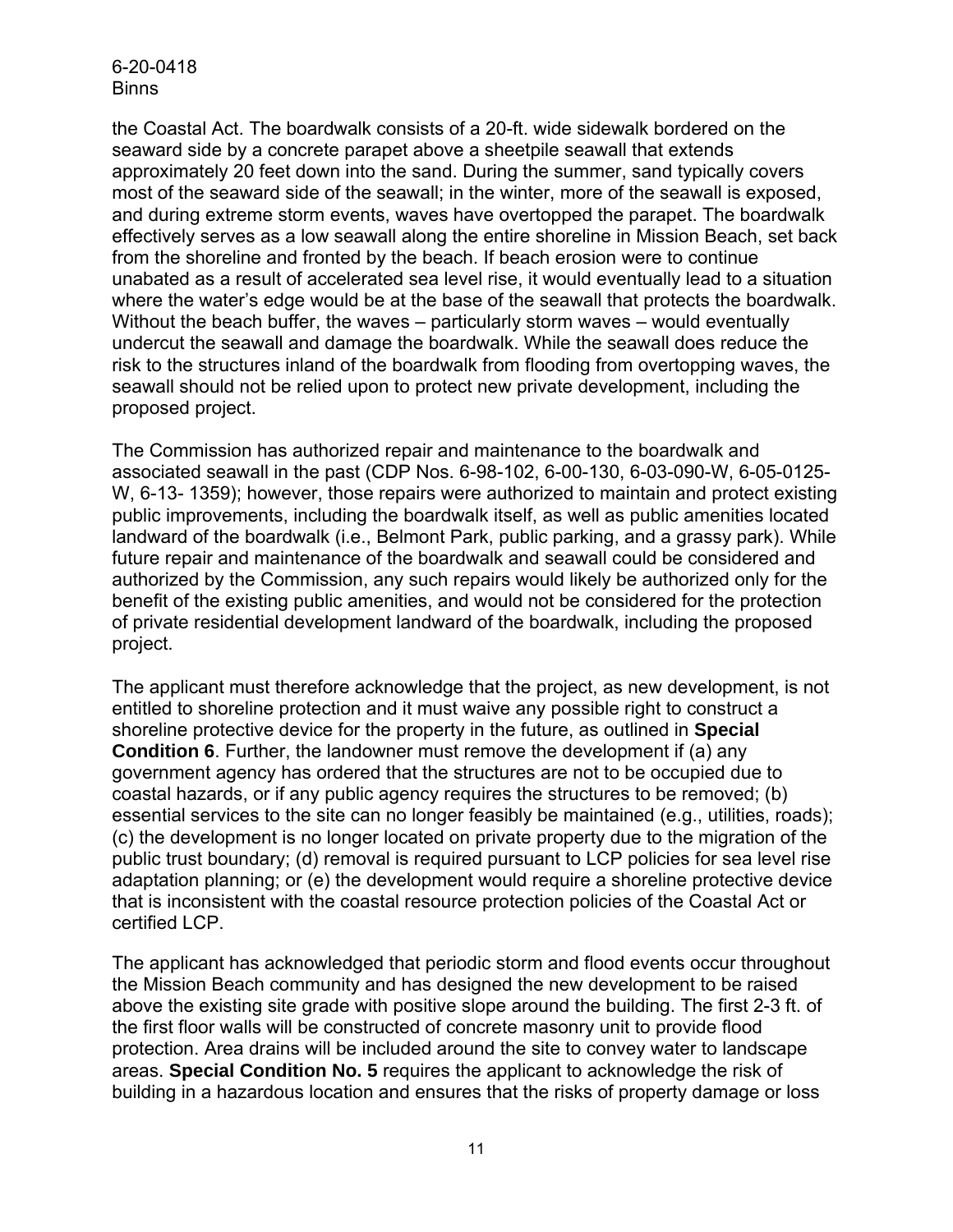arising from sea level rise or other changed circumstances are borne by the applicant enjoying the benefits of its private new development, and not the public.

## <span id="page-11-0"></span>**B. Community Character/Visual Quality**

The development is located within an existing developed area and, as conditioned, will be compatible with the character and scale of the surrounding area and will not impact public views. Therefore, the Commission finds that the development, as conditioned, conforms to Section 30251 of the Coastal Act.

## <span id="page-11-1"></span>**C. Public Access/Parking**

As conditioned, the proposed development will not have an adverse impact on public access to the coast or to nearby recreational facilities. As conditioned, the proposed development conforms to Sections 30210 through 30214, Sections 30220 through 30224, Section 30252 and Section 30604(c) of the Coastal Act.

### <span id="page-11-2"></span>**D. Coastal Hazards**

Coastal Act Sections 30235 and 30253 acknowledges that seawalls, revetments, and other such "hard" structures designed to forestall erosion also alter natural landforms and natural shoreline processes. Accordingly, with the exception of coastal dependent uses, Section 30235 limits the construction of shoreline protective works to those required to protect existing permitted structures or public beaches in danger from erosion. Section 30253 requires that new development be sited, designed, and built in a manner to not require construction of shoreline protection devices that would substantially alter natural landforms along the shoreline.

The proposed development has been designed to withstand periodic flooding and, as conditioned, will not rely on shoreline protection in the future. Therefore, the Commission finds that the development, as conditioned, conforms to Section 30235 and 30253 of the Coastal Act.

## <span id="page-11-3"></span>**E. Local Coastal Planning**

The subject site is located in an area of original jurisdiction, where the Commission retains permanent permit authority and Chapter 3 of the Coastal Act remains the legal standard of review. As conditioned, the proposed development is consistent with Chapter 3 of the Coastal Act. Approval of the project, as conditioned, will not prejudice the ability of the City of San Diego to continue to implement its certified LCP for the Mission Beach community.

## <span id="page-11-4"></span>**F. California Environmental Quality Act**

The City of San Diego determined that no CEQA review was required for the proposed project since it does not require a discretionary permit, but only a ministerial construction permit. As conditioned, there are no feasible alternatives or feasible mitigation measures available which would substantially lessen any significant adverse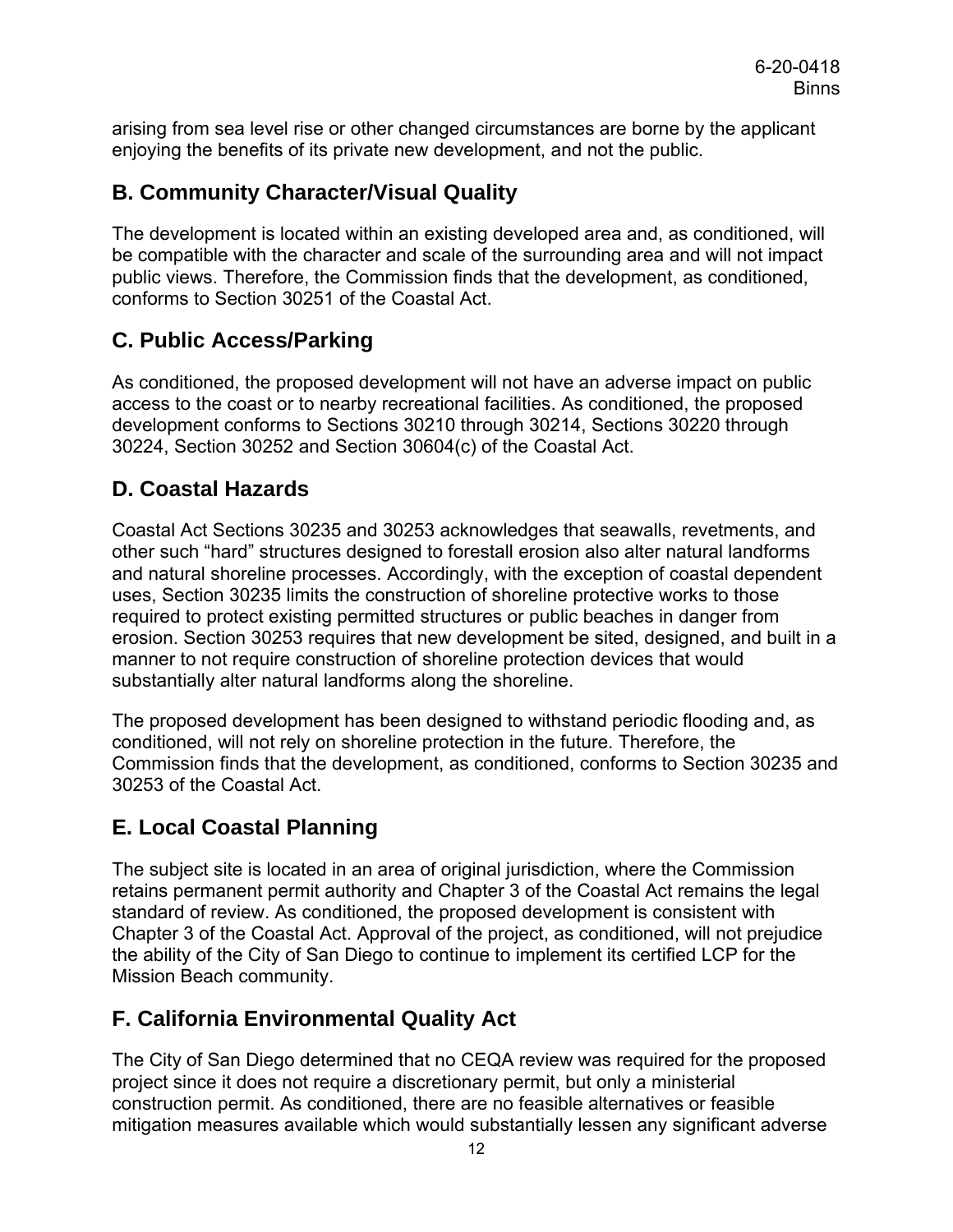effect which the activity may have on the environment. Therefore, the Commission finds that the proposed project, as conditioned to mitigate the identified impacts, is the least environmentally damaging feasible alternative and is consistent with the requirements of the Coastal Act to conform to CEQA.